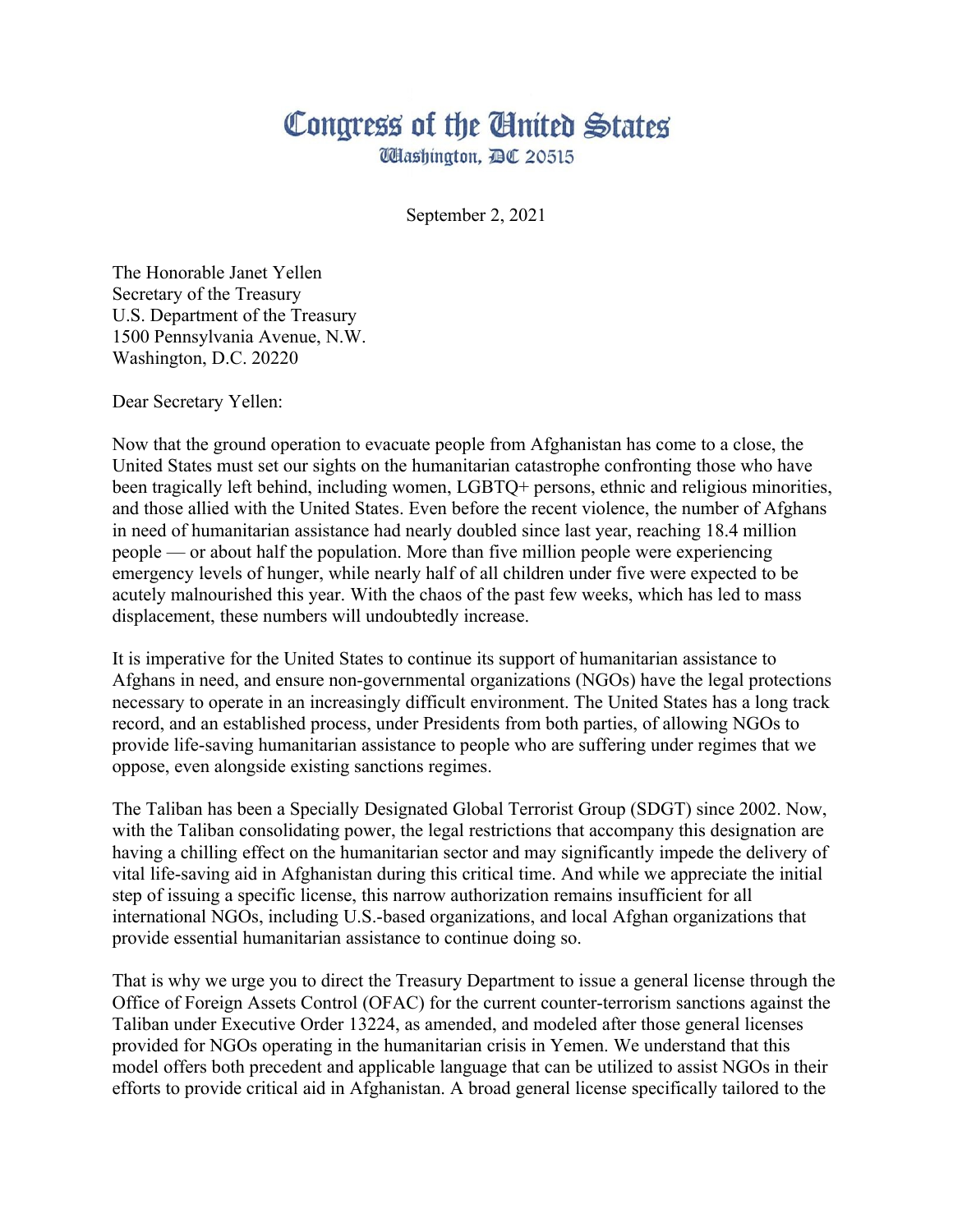Afghanistan context should include exceptions based on close consultations with the NGO community – consultations that should commence immediately.

In order for funds to be transferred into Afghanistan for NGOs, we additionally ask that you provide necessary protections and public guidance for financial institutions so that they do not opt out of working in Afghanistan out of an abundance of caution. In addition, we recommend the establishment of a safe payment channel into Afghanistan exclusively for NGOs to access cash given the precarious banking situation.

The United States has a moral obligation to continue the life-saving assistance it has long provided to the people of Afghanistan. The Taliban may quickly become an obstacle to the provision of humanitarian aid. United States policies should not become an additional obstacle. We urge you to take this important step to ensure the continued delivery of this aid. Thank you for your urgent attention to this matter.

Sincerely,

Jeffrey A. Merkley

United States Senator

Cory A. Booker United States Senator

erdin

Benjamin L. Cardin United States Senator

Sara Jacobs **Congress** 

Karen Bass Member of Congress

Suzanne Bonamici Member of Congress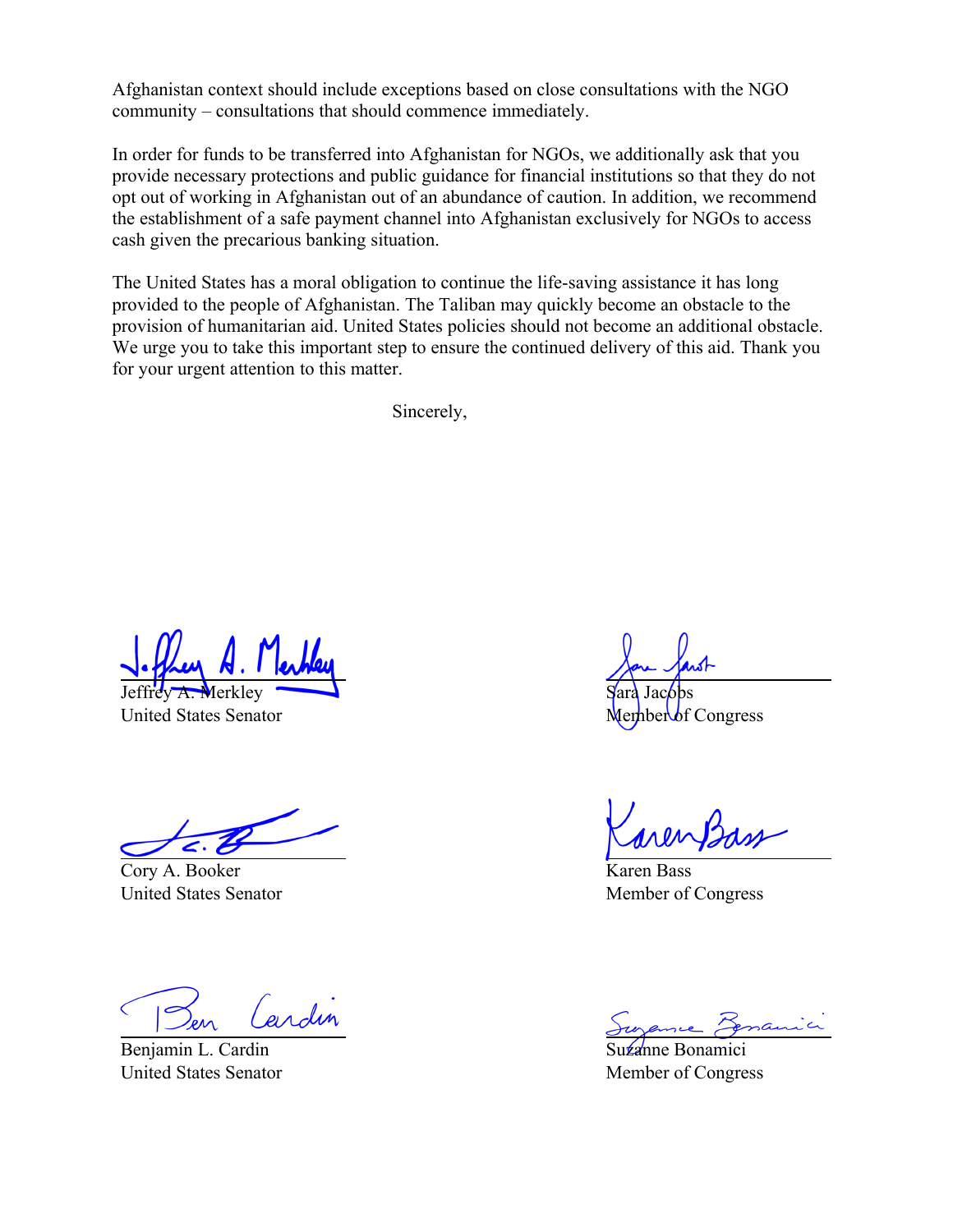Dianne Feinstein United States Senator

Martin Heinrich United States Senator

Klahchan

Amy Klobuchar United States Senator

Edward J. Marke

United States Senator

Christopher S. Murphy United States Senator

 $\chi$ 

Cori Bush Member of Congress

**OACOUIN CASTRO** 

oaquin Castro Member of Congress

al N. Cullic

David N. Cicilline Member of Congress

Clealof C. Cannot

Gerald E. Connolly Member of Congress

Jim Costa Member of Congress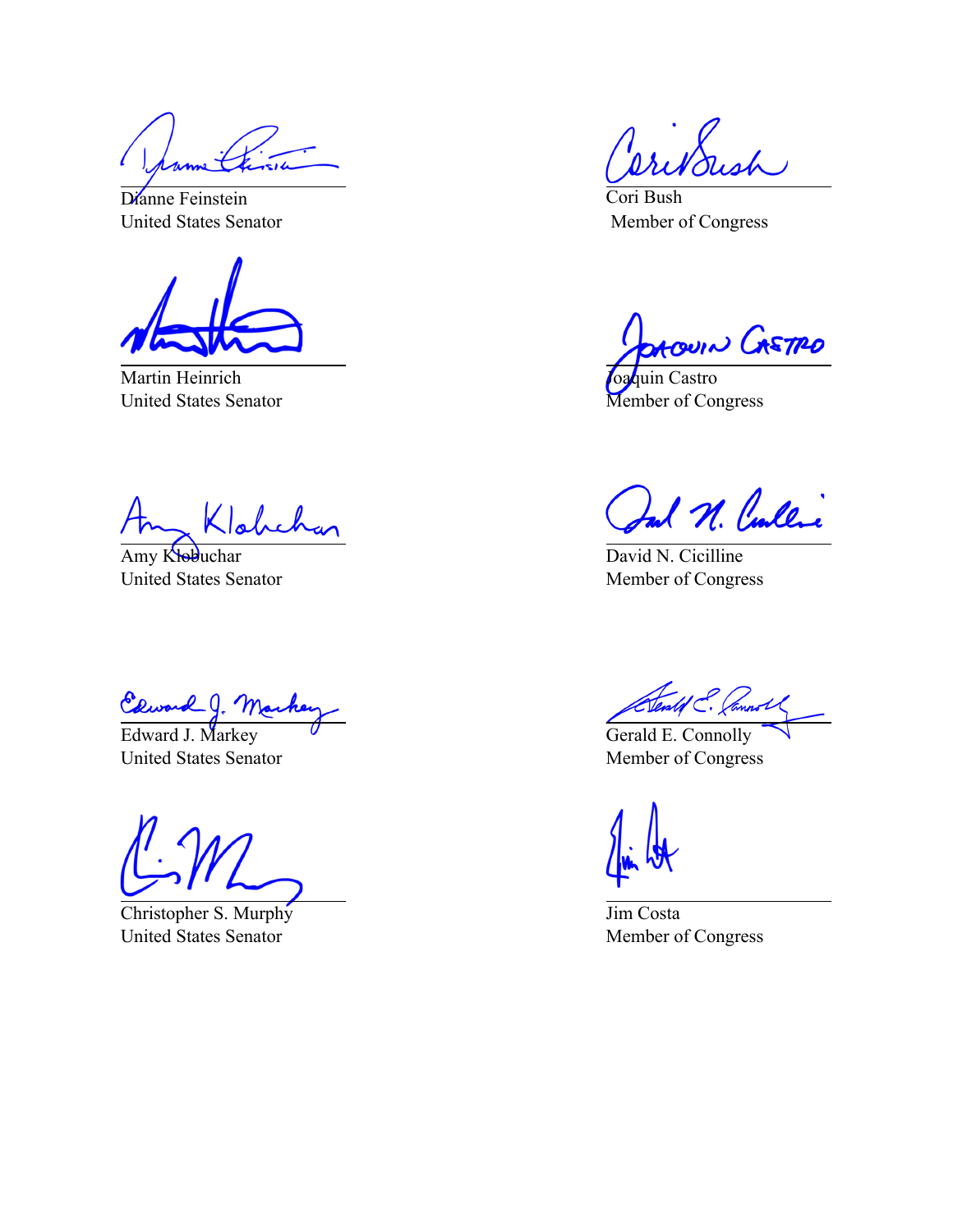Alex Padilla

United States Senator

Tunand Samlers

Bernard Sanders United States Senator

Chris Van Hollen United States Senator

Vigabeth

Elizabeth Warren United States Senator

Ron Wyden United States Senator

Cesus J

Jésús G. "Chuy" García Member of Congress

Jakana-Hayes

Jahana Hayes Member of Congress

throsy Houldon

Chrissy Houlahan Member of Congress

Ted W. Lien

Ted Lieu Member of Congress

Tom Malinowski Member of Congress